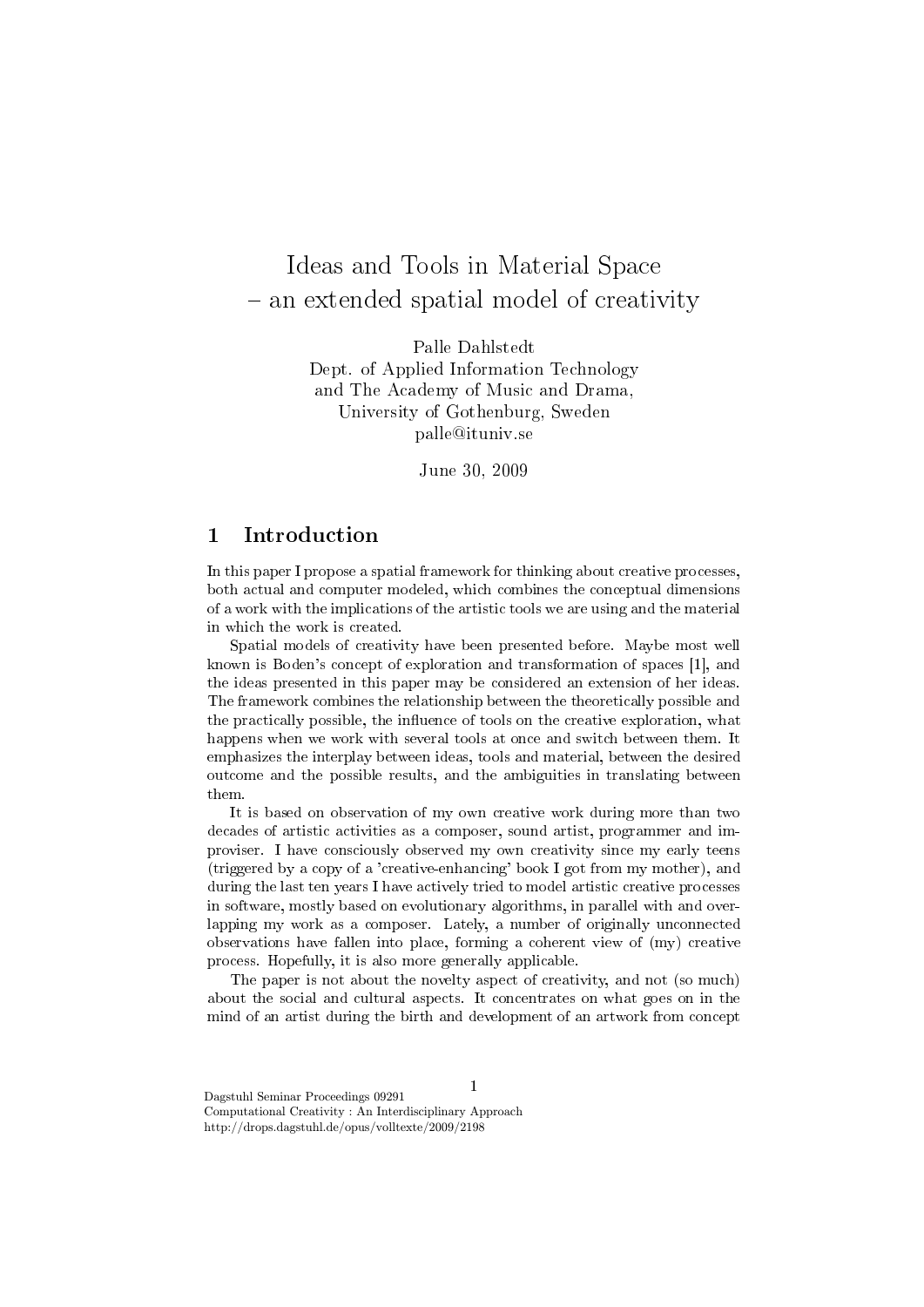to material form. It is primarily based on experience from sound, music and visual art, but I believe the ideas are applicable to many other domains.

## 2 Tools

The word 'tool' is used a lot throughout this text. I use it in a wide sense, denoting everything from a traditional drawing tool (e.g., paintbrush) or a musical instrument to an abstract organizing principle (spectral harmony), a given form (the fugue), advanced computer programs (Photoshop filter), generative procedures (grammar systems, evolutionary algorithms) or a representational system (Western music notation).

#### 2.1 The Toolmaker

Artistic expression is clearly affected by the choice of tools. With more advanced tools, the contribution from the toolmaker cannot be ignored. The tool embodies a complex behavior [4] and enables lines of thoughts that would not be otherwise possible.

Sometimes this is good, sometimes it is bad, but the artist has to be aware of it. Sometimes you do not want to spend time of developing your own tools, but prefer to be confronted with an existing tool, and take advantage of the extensive design effort by the tool maker. He helps transporting me a fair bit towards sophistication, by me using his tool. I will be traveling in a space defined by the tool, but my departure point will be further away from trivial expressions. A well-known risk is that the tool steers users towards similar results. But given that the tool is complex enough (i.e., provides possibilities of considerable user-controlled variation), and that I spend a decent amount of effort on my work, the tool might not limit my artistic contribution. But we must not forget that for some tools the contribution of the toolmaker to the artistic result is considerable.

#### 2.2 Tool Spaces

Every tool defines a space of possible results, and a topology, i.e. a definition of neighborhood relations within the space, which points are near each other, and consequently how we can travel in the space. By neighbors, we mean two points separated by a single application of the tool.

The topologies defined by the tools and concepts are very important, since they closely correspond, in two different ways, to how we think about the work. First, we naturally think about ideas in terms of how to realize them, using tools (again, in a wide sense of the word). Second, the realm of our imagination is to a large extent constructed from our knowledge about existing tools and the consumption of the results of them (i.e., existing art).

The idea of a space of possibilities for a specific tool or representation is old, but it is not enough in itself to give a complete picture of the creative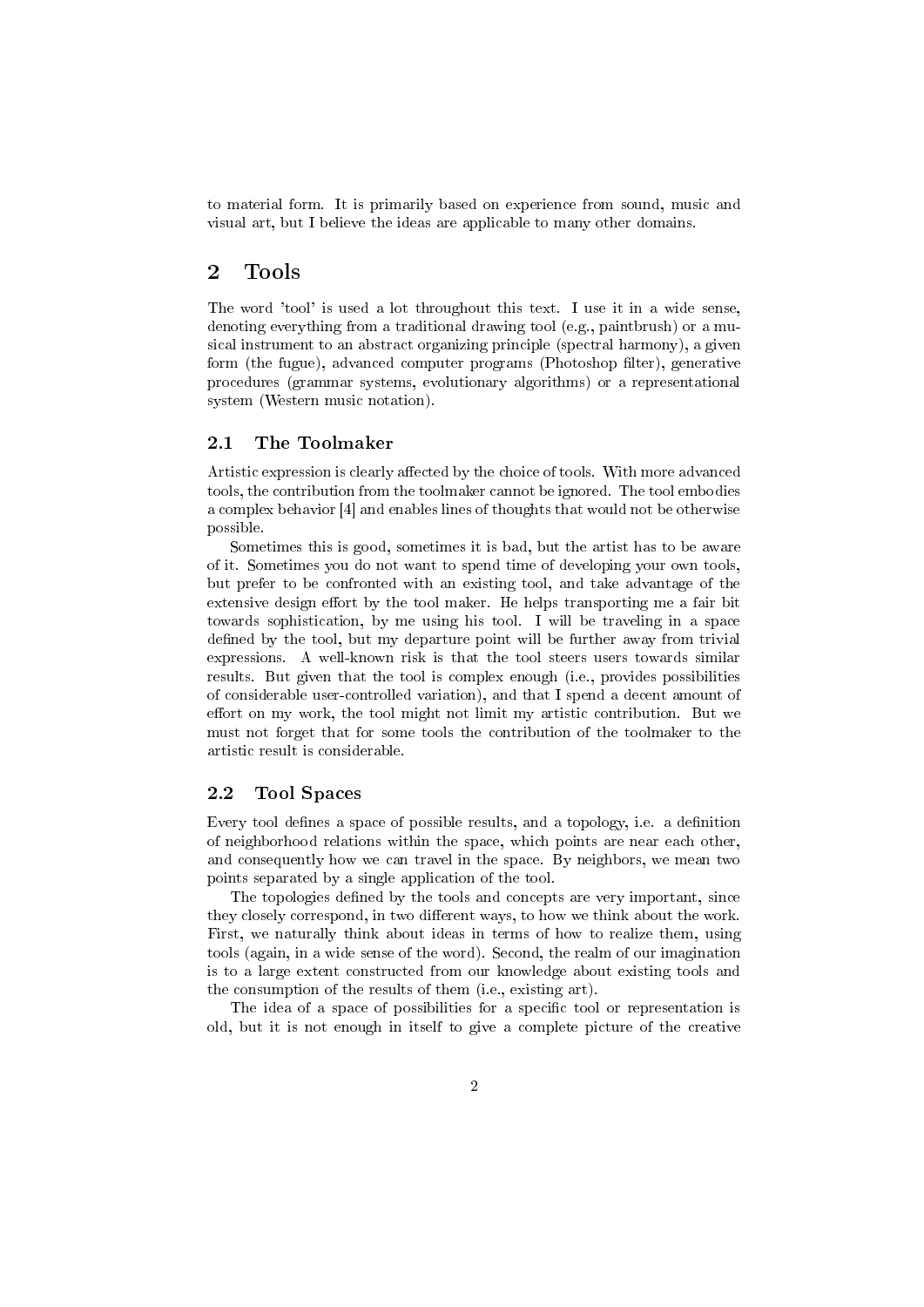process. Also, very seldom we use just one tool to create art. We need to be able to discuss and compare the different spaces and topologies provided by different tools. We also need to consider the possibilities of the material, i.e., the medium in which we create our work (image, sound). Tools are the ways we navigate the infinite space of inherent possibilities of the material, but only along the pathways offered by the tool. Hence, we must introduce the notion of this larger space  $-$  the material space, of which all other spaces of possible results are topological subspaces.

## 3 The model

#### 3.1 Overview

The main idea is that creativity is exploring a space of possibilities in a largely unknown space. The exploration follows paths that are not arbitrary. There is no such thing as free creation, since we are influenced by many things: the tools at hand, our knowledge of the tools, our ideas and concepts, what we have seen before, liked and unliked, and by our view of the world. Each of these form patterns in the space of possible results, in the form of possible outcomes (subspaces) and neighborhood relations (topologies). These topological subspaces form networks in the larger material space, which intersects each other.

While exploring, the work exists in two forms simultaneously: in a material representation and a conceptual representation. The material representation is the current form of the work in the chosen medium, as a sound sketch or an un finished image. It is a point in the material space, the space of the theoretically possible. The conceptual representation is the current form of the work in terms of ideas and generative principles, forming a topological subspace (in the following I will use the word network to denote such topological subspaces, in the lack of a more suitable word) in the material space, defined by the variability of the representation. If the structural form of the representation is changed, this subspace changes, covers new regions and allows new pathways in the material space.

The focus of the creative process continuously change between these two forms, and requires mechanisms to translate from one into the other, in both ways. The discrepancies between the two, and the imprecision of the translation in both directions fuels the creative exploration, embeds qualities of human expression in the work, and imprints a trace of its own creative process.

The implementation of a concept into a material incarnation happens through the application of tools, and this process is imprecise due to the natural vagueness of ideas, the characteristic incompetence of the artist, the imperfection of the tools themselves, and his possible lacking mastery thereof.

In the other direction, the continuous re-conceptualization of material form is by its very nature imprecise and prone to misunderstandings, which, I'm quite convinced, is essential to the creative process. And this vagueness is the heart of the whole field of interpretative arts, such as musical performance and theater.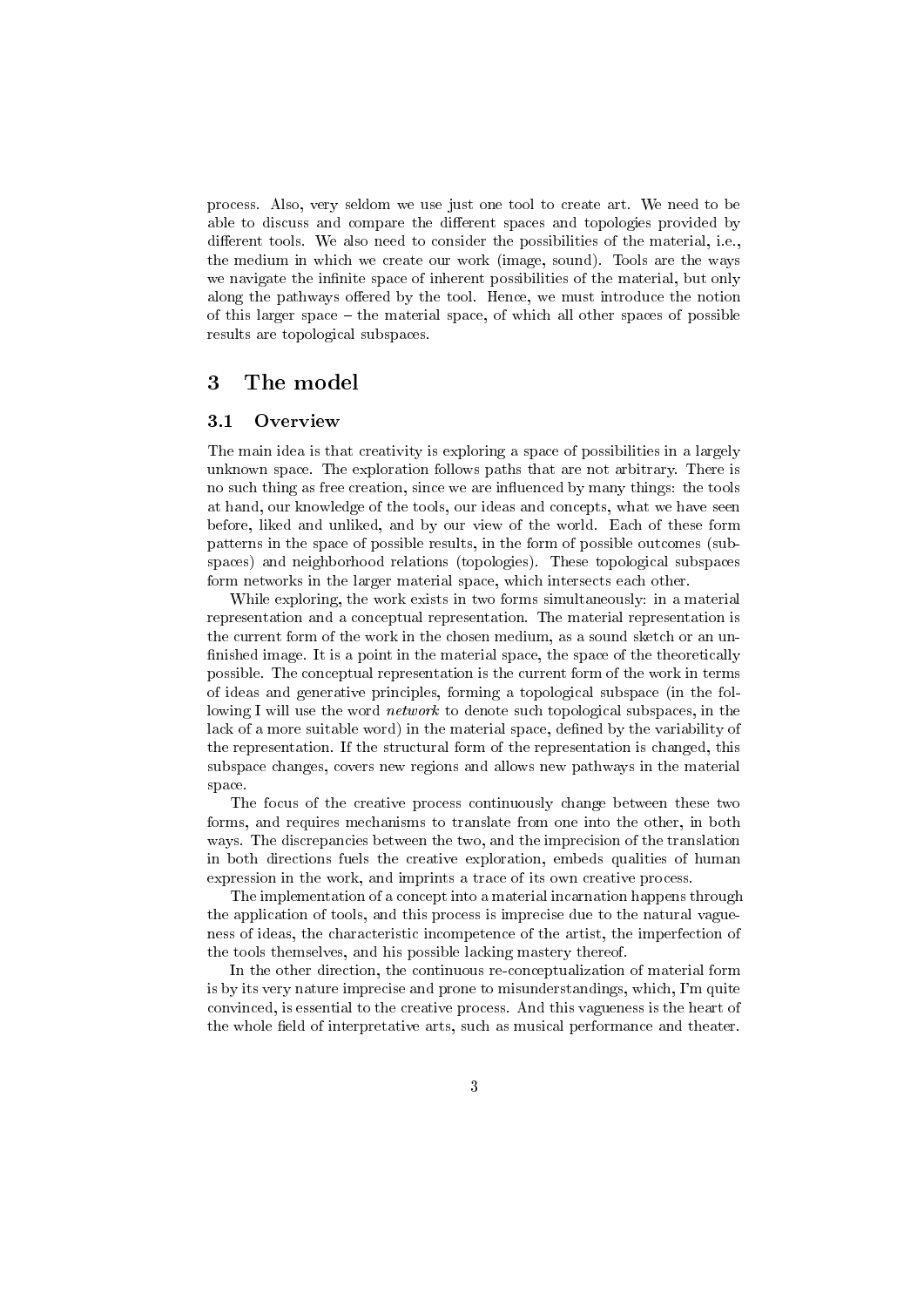#### 3.2 Material space and representation

The material representation, and the material space that contains all its possible instances, is a theoretical construction. If we work with images, the material space is the space of all possible images. To simplify the discussion, we can think of the material representation as a bitmap (of a certain size) in a resolution on par with our eyesight, which theoretically can represent any conceivable image. If we work with sound or music, the material space is all theoretically possible sounds (of a certain maximum length). A suitable representation is a digital sound file at a resolution as good as our hearing. These spaces are truly huge, with as many dimensions as there are sound samples, for example. Musicians or artists seldom conceive of sounds in these representations, since they are very distant from the conceptual level of a work, but as theoretical constructs they are very convenient, as we shall see.

At any specific time, the temporary form of a work is represented by a specific point in the material space<sup>1</sup>. Most of it is noise, or appears completely disordered to our perception. It is worth noting, that the material space in itself may be regarded as having its own topology, based on the most obvious neighbor  $relation - a single-pixel or a single-sample change. However, this topology is so$ far removed from our conceptual level, so it is not of particular interest, and we cannot even imagine how it would be to navigate a such a space freely, since such a small part of it contains anything we would call meaningful.

A specific tool connects points in this space, forming a network of paths. It defines a topological subspace (see Fig. 1). The points of this subspace are not necessarily neighbors in the material space, but the tool itself defines connections between far-away points.

Other tools define different topologies in the same material space. Together they form intersecting networks (see Fig. 2), forming the possible paths of artistic exploration. Combinations of tools allow us to travel more freely in the material space, since the combined networks cover a larger subspace of the theoretically possible, and provide a larger selection of travel paths. At any intersection, I can switch to another tool, and hence to another network.

This can be compared with physical travel - some places can only be reached by car, because they are distant. When the road ends, we put on skis or snowshoes, or simply walk. Some locations can only be reached by airplane or helicopter, or require extra oxygen. Each means of transport provides certain navigable paths, and only where the path networks intersect, i.e. where both means are possible, can we swap vehicle.

Some tool topologies may encompass all points in the material representation, e.g., if they can be applied to any possible bitmap. But they only offer certain paths of travel. They define a star-shaped network out from each point, to a set of other points. I can paint with a paintbrush on any conceivable picture, but I cannot, with a single brush stroke, get to any other picture.

<sup>1</sup>Artistic works can of course be constructed from parts created individually, and in this case the above is true for each part.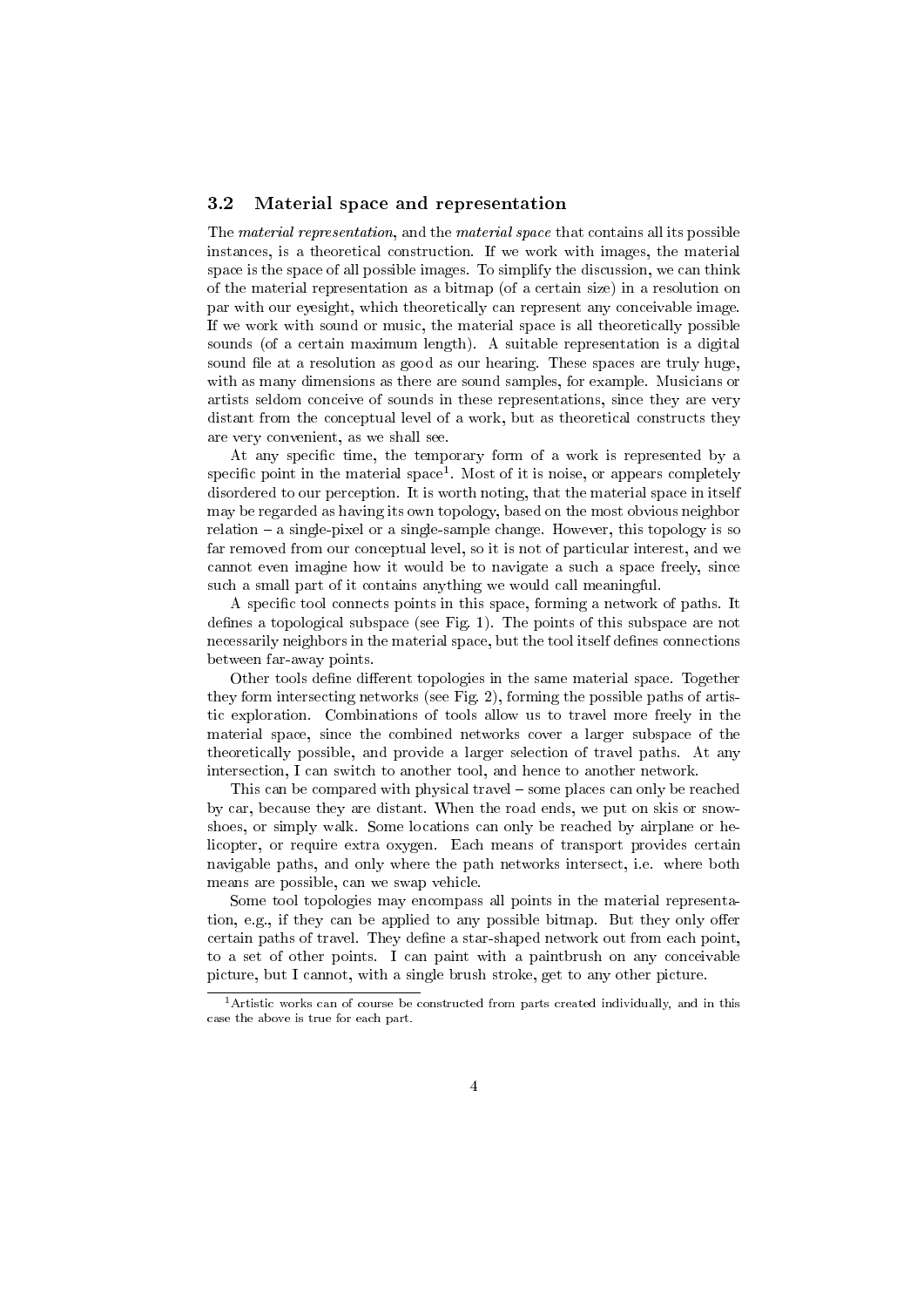

Figure 1: The topological subspace defined by a specific tool forms a network in the material space.



Figure 2: The tool networks of a set of tools in material space. Each tool defines a different network. At each intersection, we can switch to another tool and continue navigation along different paths.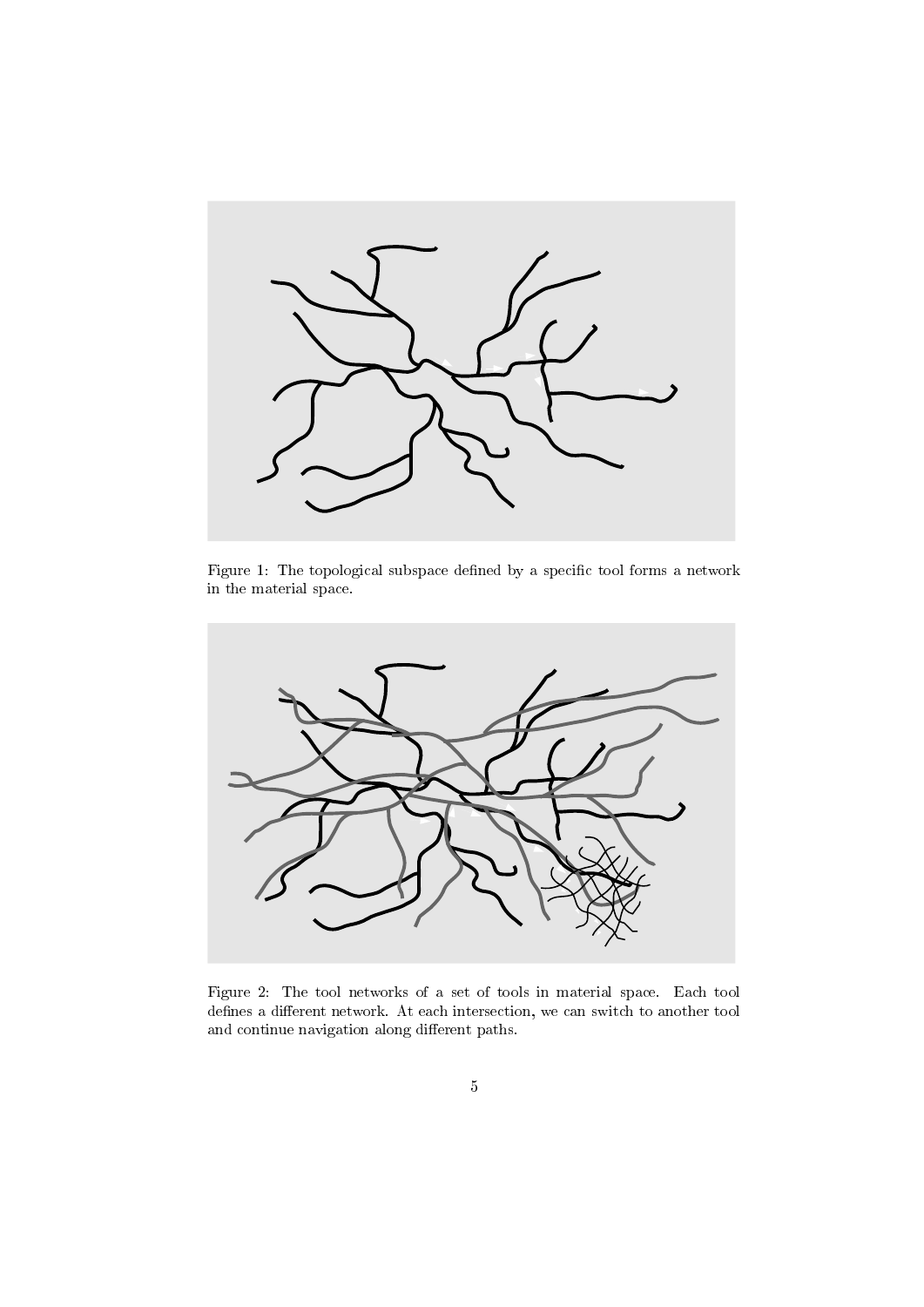#### 3.3 The conceptual representation

The conceptual representation of the work is how it is represented in the mind of the artist, in terms of abstract or concrete ideas and generative principles. This representation is vague with respect to the material representation, since probably many properties are not included in the representation. If my idea is a picture of ten pigs forming a pyramid, nothing is said about the color and age of the pigs, or where they are standing. The representation corresponds to a set of all points in material space representing images that can be interpreted as a pyramid of ten pigs.

The internal structure of the conceptual representation defines a topological subspace in the material representation, along the lines of the variable parameters of the representation. If my idea, again, is ten pigs forming a pyramid, the variables in this representation are the number of animal, their formation, etc. It is not always obvious which parameters can be varied in such a vague representation in the human mind  $-$  maybe the actual species of the animal could be changed while keeping the idea, maybe not. If I decide that it should be specifically ten spotted piglets, the network shrinks. If I elaborate my idea to be ten pigs forming a pyramid, plus a rainbow, or a number of pigs in any formation, the network is restructured or expanded, and can be traveled along new paths. This amounts to the invention of new knobs to turn [5] or Boden's transformation of spaces, and is one of the challenging part of computational creativity.

#### 3.4 Further networks in material space

The conceptual network is closely related to the *cognitive network*, the subspace of results that are cognitively graspable, what we can understand and comprehend, which might be defined as the union of all possible conceptual representations. This network might be different for each person, and will naturally grow as we learn about new concepts, and possibly also when we are confronted with our own artistic results, even though this is probably a very slow process.

This is in turn related to the *perceptive network*, the subspace of what we can perceive. Our perception, visual, aural or whatever, has limits to its speed, precision, bandwidth, resolution, to its pattern recognition and feature extraction capabilities, etc. This might also be possible to extend by training, but to a much more limited extent.

Furthermore, there is a network of connections to reality  $-$  the *semantic net*work, the semantically possible, which also has its topology. These connections determine which subregions in material space are interesting and available for us, personally. Our cognitive image of reality structures our thinking, and hence affects the topology.

And, there is the network of cultural knowledge, expectations and appreciation. We are trained to recognize and appreciate certain subregions of the space, and there might be a pressure (even if we don't want to admit it) from the outside. This is evident in the fact that some properties may be uncon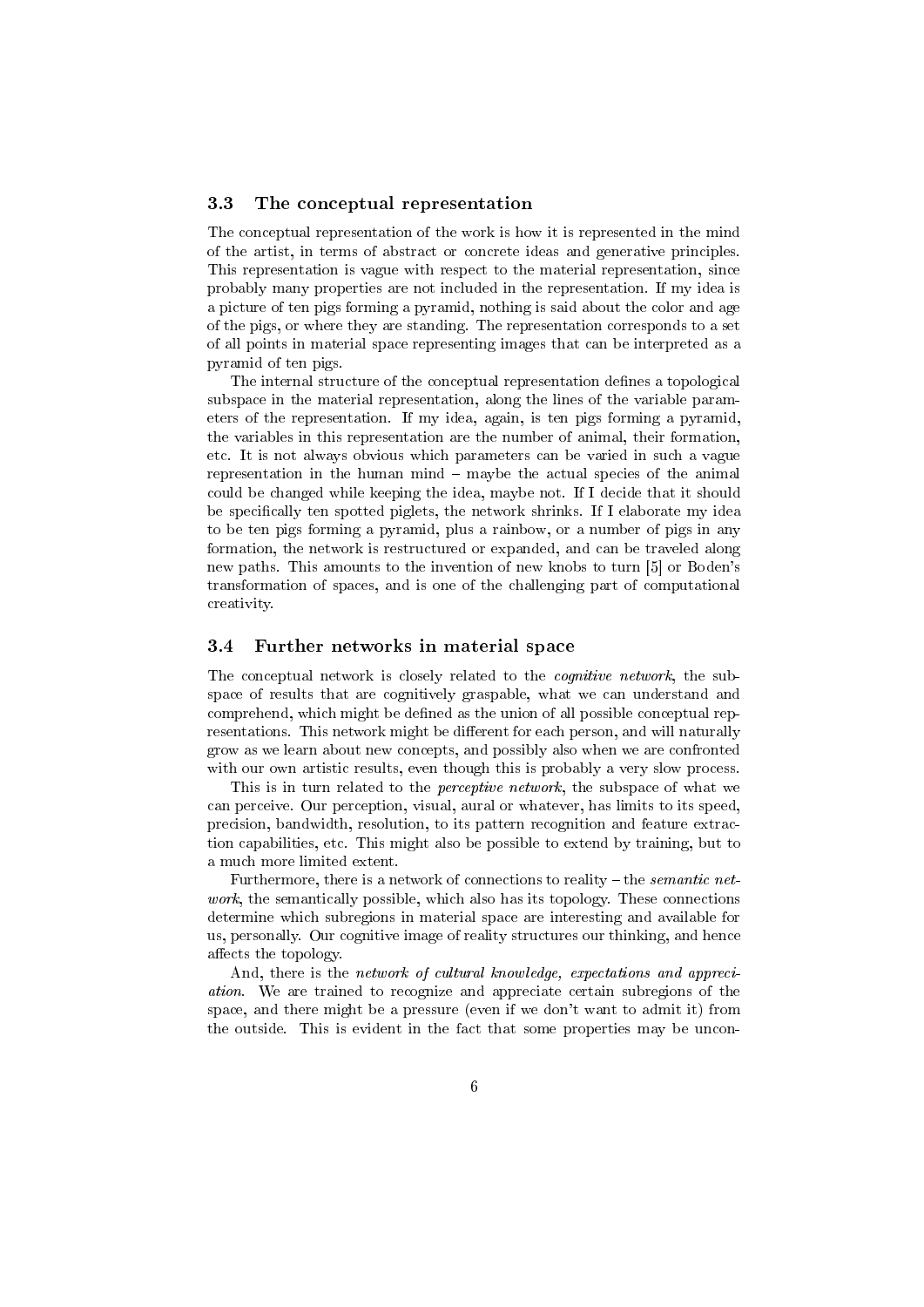sciously included in a conceptual representation, only to be realized when we are confronted with something that is "wrong" with respect to this property. It is so deeply embedded in our cultural heritage that we do not realize it is there as a constraint.

Contextual knowledge also defines what we can relate to. This is a learning process, and it is possible to re-learn. What is learned defines the network of what points in the material space we can relate to, and what we appreciate.

Appreciation often coincides with the moving edge of an expanding network<sup>2</sup>. New art has to connect in some way to this. It can possibly go beyond the edge of a conceptual network a little bit. If it is completely within existing networks, it is uninteresting. If it is completely outside, it is difficult to relate to  $-$  there is no path to go there. It is conceptually disconnected. If it strikes the right balance with respect to the receiving individual, the new work extends his networks, and forms the foundation for further curious explorations in our continuous strife for novelty.

## 3.5 Interplay between representations

A key point in this model is that we have two representations, the conceptual and the material. An idea expressed in a conceptual representation is realized by searching for a suitable material representation, either by gradually shrinking the set of points covered by the conceptual representation in an iterated process between idea and tools, or by searching for a pleasing result by trying a sketch, evaluating it and modifying it until it is found good enough. Once again, this is an iterated process between idea and tool, and can be illustrated in terms of networks.

The different networks (tool networks, conceptual networks, etc) are not directly connected. Instead, they communicate by way of the material representation (see Fig. 3). Each one has, by itself, a projection in the material space. Because of this, it is necessary to have mechanisms to go both ways, to and from the networks.

We seek the intersections between these networks. When I paint with a brush I seek intersections between the network of the tool (the brush), the network of what my perception can take in, and the conceptual network formed by the ideas I want to convey. This is a feedback process. I observe what I do, see if it fits, or if it can fit with slight modification. These intersections has a kind of gravity. We are attracted to them, and this is where the final version of the work will be found  $-$  in an intersection between the idea networks and the tool networks - something that is realizable but still contains something of our ideas.

There has to be a path from the material back to the conceptual representation, to carry interesting coincidental results back into the conceptual representation, and to provide for feedback from temporary results to affect the conceptual representation. How do we recognize pregnant ideas and interesting

<sup>&</sup>lt;sup>2</sup> Sometimes to the degree that I think there might be a well-being hormone being produced when new neural connections are formed. Is this what curiosity is about?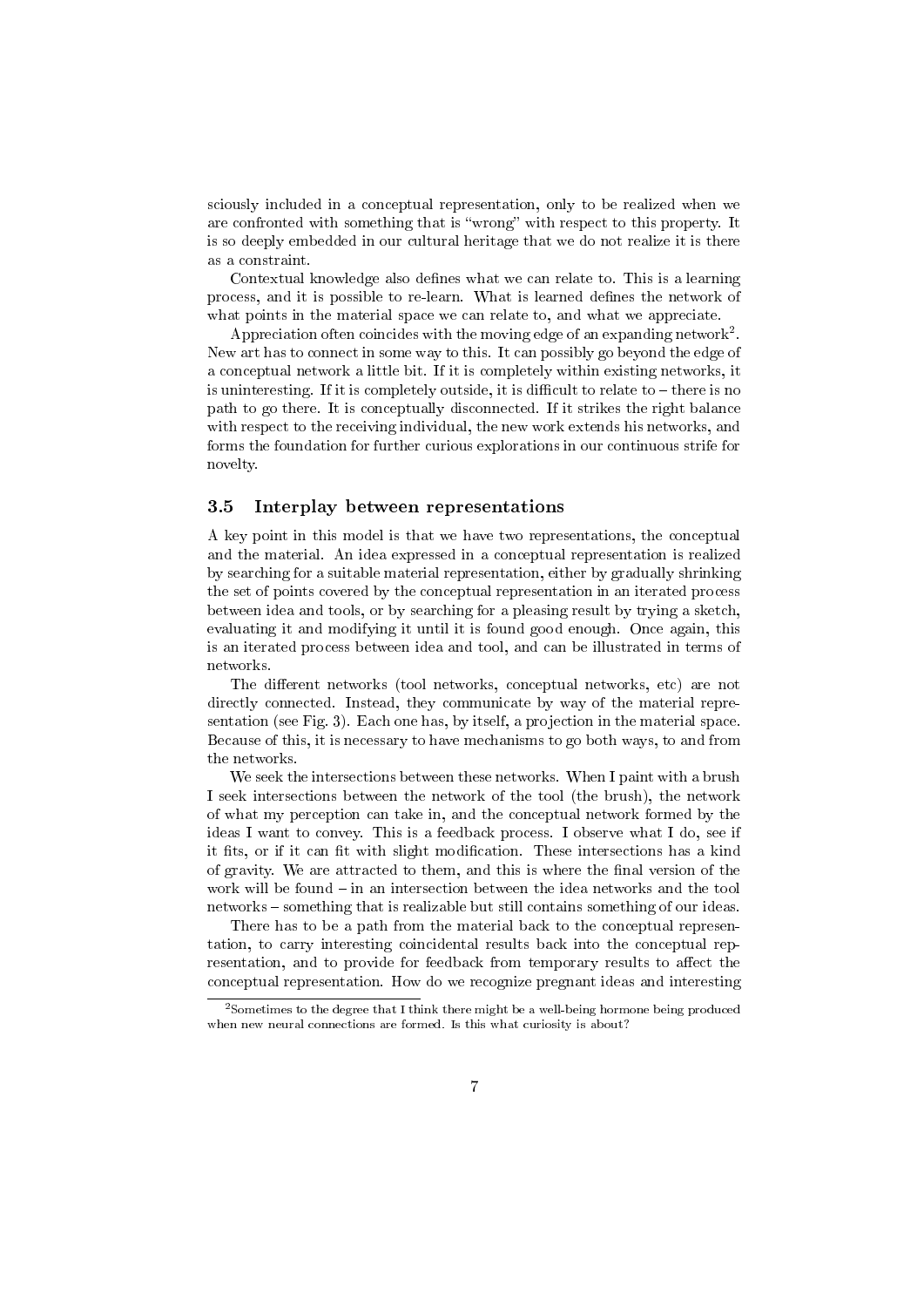

Figure 3: The different networks (tools, conceptual, cognition, etc) are not directly connected. Their only way of communication is through the material representation. The illustration shows three different networks in the material space (the gray area), with four intersections highlighted.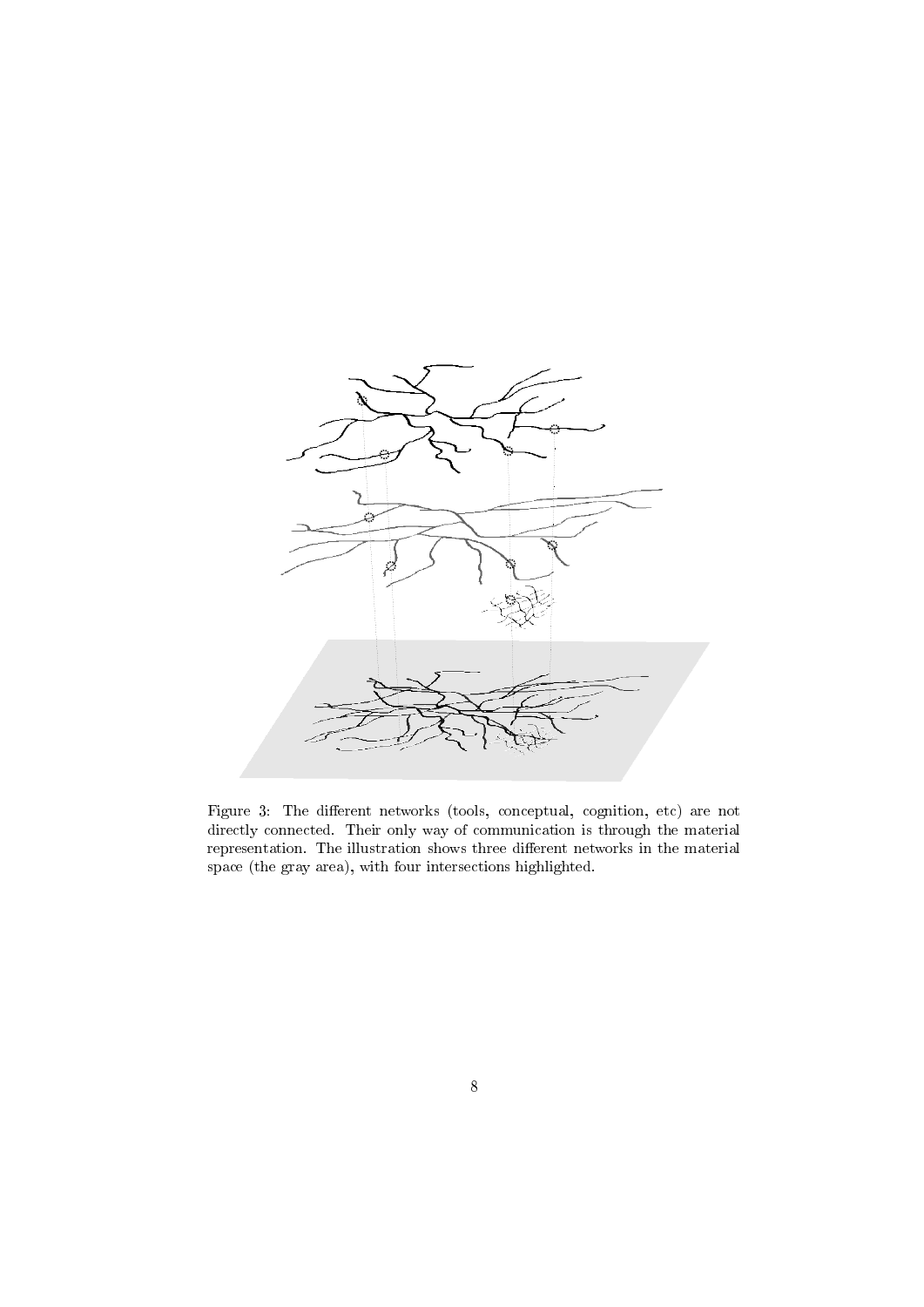coincidents? What we need is a kind of reversed development process, the parsing of a material representation into a conceptual description. Our brains do this all the time, but computationally, it is a non-trivial problem. But is a key to creativity. The process from concept to material is essentially irreversible, and to form a cognitive model of a material is imprecise and gives a different model than the original. This difference gives birth to new material and creative variations. This is analogous to the concept of interpretation, as in classical music and theater. We cannot recreate the conceptual model of the original composer or playwright. During the creative process, the artist has to interpret his own work continuously, to be able to evaluate the temporary form of the work, and to take advantage of unpredicted results. The artist himself has the advantage that he has access to the (previous) conceptual representation, and forms a new model based on the current temporary material form of the work, and check if it corresponds to his original model. On the other hand, this is not so easy, since the artist is so deeply engaged in the work that he cannot judge it like someone from the outside. For this reason, artists use various tricks, e.g., to let a work rest for a while, and start anew with fresh ears, or observing a painting upside down to fool perception.

This self-interpretation and subsequent evaluation can be done often, after each step, or rarely, to let a generative process finish, to allow oneself to be confronted with unpredicted results. It can be done continuously, but this can obstruct the creative flow. Postponed judgment can be liberating. Each time, the cognitive model of the work, and hence the corresponding conceptual network, is modified.

Conceptual networks has the same effect as tools  $-$  but as *quiding* tools, in contrast to executive tools. The thoughts wander along the idea networks, but the sketch is realized along the tool networks, guided by the current conceptual representation. The discrepancy between where we want to go and where we can go add qualities to the work. The tools fail in a characteristic way, and hence my choice of tools becomes a part of my style.

## 4 Thoughts

## 4.1 The issue of craft

If you know your tool well, you are able to predict the result of your actions, based on training and experience from the application of the tool in many different contexts and situations. Then, the tool network is fine-meshed. You know what is possible and what is not possible before you do it. When you navigate along the conceptual network, you adjust according to tool networks. Sometimes you adjust the idea so that is becomes possible to realize, i.e., approach an intersection with a tool network. This is often possible without sacricing any important part of the idea. Sometimes it actually adds something, since it forces you to deviate from your beaten tracks. If the tool network is sparse, due to lack of training or coarseness of the tool, if becomes more difficult to find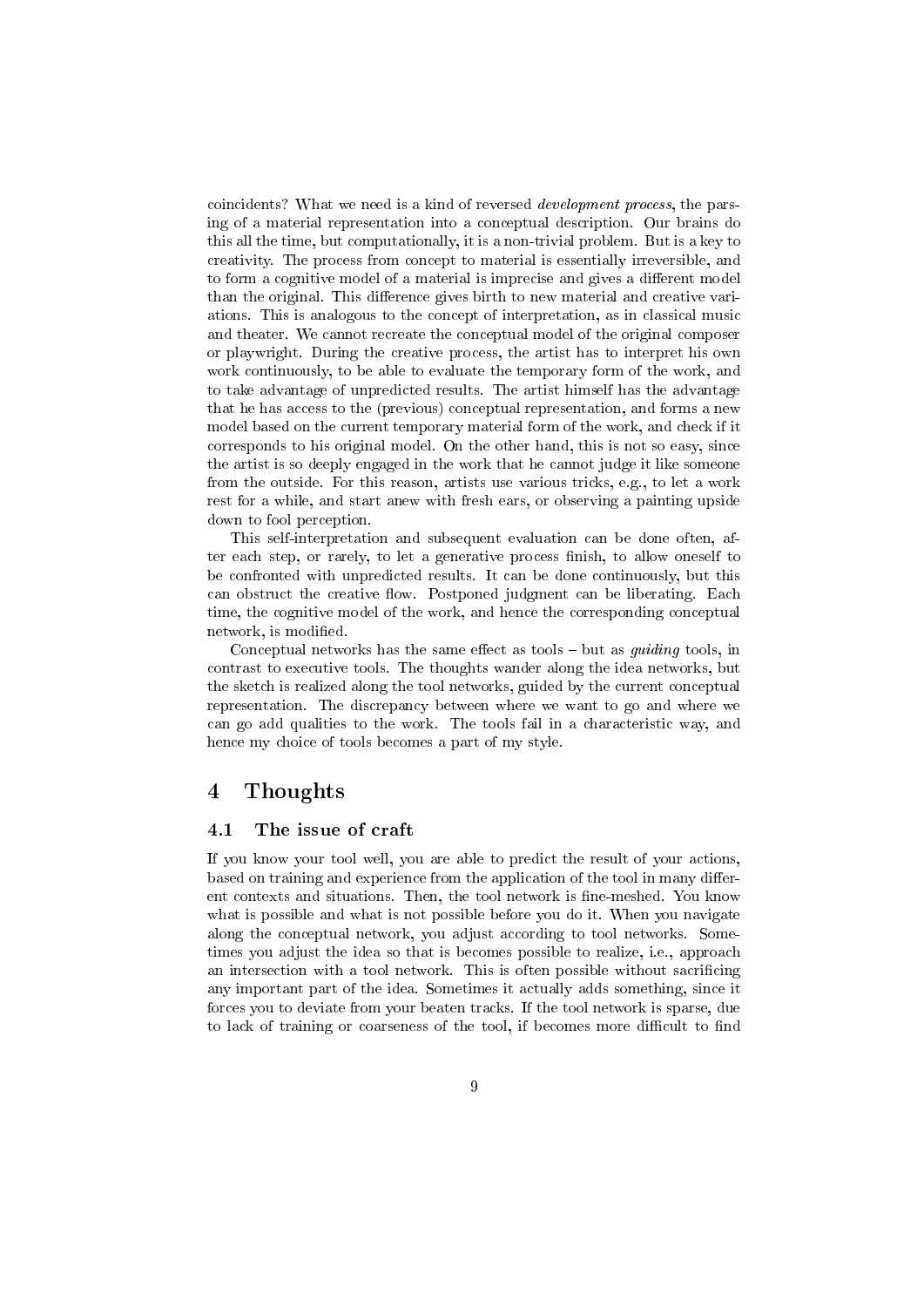points that intersect the tool network. You might try to fill in the tool network when you have found a point you want to realize, by learning new tools, learn a tool better, or ask help from someone who knows something you don't.

Also, the better you know your tools, the more they become integrated in your conceptual thinking, and the tool networks may even overlap with the conceptual networks to a certain degree. This is especially evident in music, where abstract generative principles (which we regard as tools) may be the main conceptual ideas behind a work.

#### 4.2 New tools

Especially in electronic music, there is a strong focus on the development of new tools. Why is that? And why do we need to learn new tools? A new tool might offer more precise maneuverability in certain regions of the material space, or let us reach completely new, hitherto unknown regions. It might take us faster to known regions, and hence push the limit of the possible, within a given time frame or within our cognitive capacity, by extending it  $-$  the tool embodies intelligent behavior and thus enables new lines of thoughts. A new tool also creates new structural relationships, which will unfailingly be exploited in new artworks. If you can reach from A to B in a new way, this will be used to create internal references within, for example, a musical piece, and will eventually affect the cultural network through the repertoire, and even the conceptual network.

For example, tonal harmony as an organizing principle, in gradually more complex forms, dominated Western music until early 20th century. All compositions were placed and composed along these networks in the space of possible music. When this constraint was removed (by Schoenberg), it was impossible to just start thinking freely. The minds of composers were literally (yes, I believe so, down to the level of neural connections) wired along this network (and others, regarding style, form and expression). A new tool was needed, to provide paths for composers' imagination and for the creative process. The dominating such tools were the twelve-tone theory (no chromatic note must be repeated until all others have been heard) and serialism (the use of tone-rows and their various permutations and transpositions). They provided a framework for exploration of the unknown space outside the traditional tonal network. After some time, composers became more accustomed to these new modes of expression, and the tools became incorporated in the cognitive and conceptual networks, with less explicit focus on the actual generative principles, and more on the sounding results. They became able to compose aurally in the style of twelve-tone music. If some other principles had been presented instead of twelve-tone music, the results would have been very different, both the music and the imagination of the composers.

## 4.3 Implications for computational creativity

The spatial theory presented in this paper does not solve any of the hard problems of computational creativity. In particular, the question of novelty is not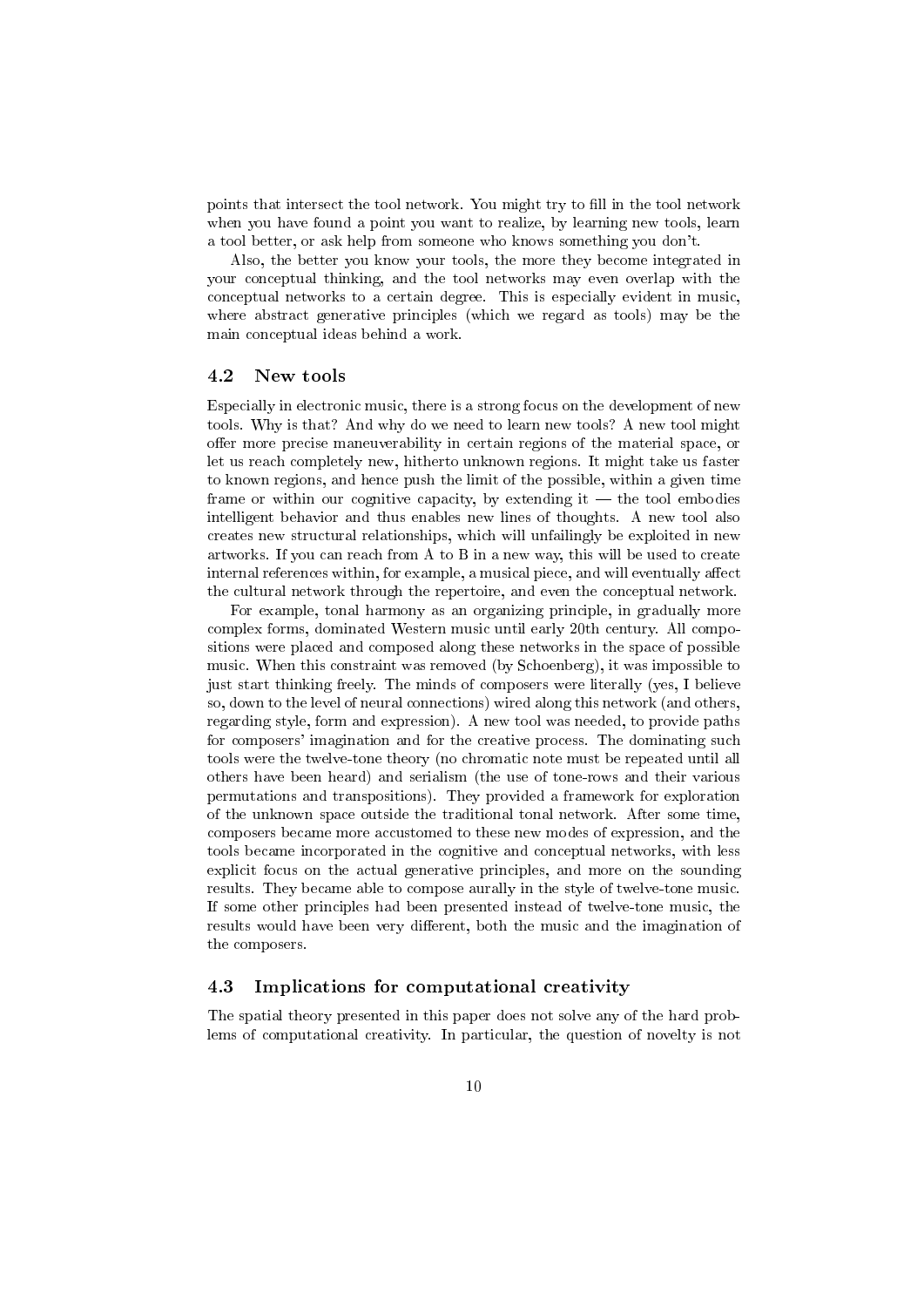directly addressed. However, we believe that the complex interactions between tools and concepts in the process of realizing an idea caters for a larger part of the qualities of an artistic work than is normally acknowledged. Only a rather small fraction of the work consists of the original idea. The rest emerges from the realization of the work, adding depth, detail, and traces of its own creation. This theory might provide a framework for discussion about these key issues, and possibly form a basis for computational models such processes.

There are two hard problems involved. First, how to implement conceptual representations that are complex enough and open-ended, and that might extend themselves, based on feedback from their own preliminary output. Second, the related problem of how to implement parsing from material form into new conceptual models. It has been stressed that the "misunderstandings" in the parsing process actually contribute to the creative processes, since it is the imperfection in the interpretation that creates a personal expression, that causes creative misunderstanding, and that can give birth to new ideas from coincidences. If so, then a rather simple parsing model might suffice to start with. The choice of parsing model will contribute to the "personality" of the algorithm.

Based on the ideas presented, we can also discuss different categories of tools, by the properties of their networks. For example, we can distinguish between basic and more advanced tools. The networks of the basic tools are fine-meshed and has a topology that is not so far from that of the material representation, while the more advanced tools form networks that in density and topology resembles the networks of conceptual representations.

But if we are going to emulate human creative behavior, it is not enough to implement the tools. We also have to emulate the structured application of these tools by a human artist. Such a model thus operates on three levels: a material representation storing temporary results in simplest possible form, implementations of tools that provide a means of navigation in the space of possible results, and a model of how these tools are applied in a structured, iterated process in relation to a cultural context.

There are quite obvious similarities between the presented model and evolutionary algorithms, which often have been put forward as a promising path for computational creativity. The conceptual representation corresponds to the genetic representation, and the material representation to the phenotype, which is realized through a complex development process in interaction with the environment. This corresponds to the process of finding the "optimal" material representation of the conceptual idea, which often may end up far away from the original vision. The repeated re-conceptualization and evaluation of the temporary material form of the work amounts to evaluation and selection, and subsequent variation, except that this variation might be less random in a human creative process. The genetic operators, which create the random variation, correspond to both the application of tools, and to the variation of the conceptual representation created by the re-conceptualization.

I have previously argued that evolutionary systems and similar creative algorithms require high-level genetic representations and a complex development process to allow for variation to happen on a conceptual level [2, 3]. One ar-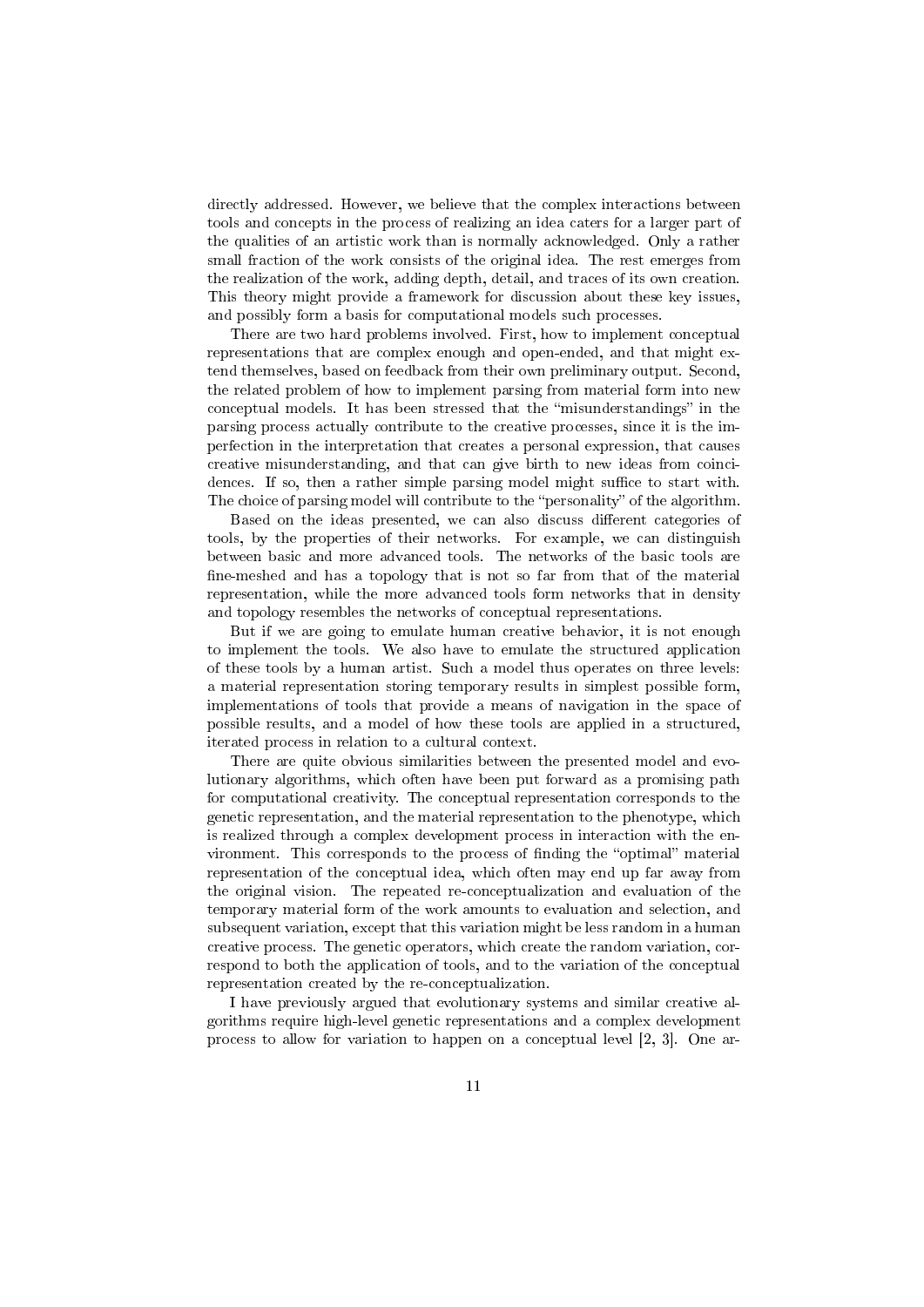gument against material representations<sup>3</sup> is that variation operators need to be able to parse the structure of the material to be able to induce high-level variation to the evolved material. Since this kind of parsing is hard and computationally expensive, it is much easier and more efficient to use a generative representation. However, I now realize that both levels are necessary  $-$  the temporary material form of the work is an essential component, and the connection medium between all external constraints and processes active in the creative process. So, we need both a high-level conceptual representation and a low-level material form if we are to succeed in implementing believable creative behavior in computers. Perhaps the framework presented in this paper can form a basis for such a model.

### 4.4 Social and cultural aspects

The discussion in this paper has been focused on the individual creative process, even though the cultural aspects have been implicitly mentioned in terms of the networks formed by cultural heritage in the material space. But we can see the advantage of this model also in analysis of collective creative activities, both realtime exchanges such as musical improvisation, or in slower processes such as the general artistic discourse within a particular field.

In group improvisation, the musicians communicate through the material representation, i.e., the sonic result. This is possible thanks to the amazing human ability to interpret sound into musical conceptual structures. Once again, creative misunderstandings during this process will result, since the interpretation always is ambiguous.

In non-realtime activities based also on verbal discussion, such as collaborative painting or composition, or a continuous artistic discourse, we communicate through conceptual representations, exchanging and developing ideas, but also through material results, and misunderstandings and re-conceptualizations thereof form the basis for new ideas.

The advantage is, of course, that different individuals carry different networks, regarding concepts, tools, cognition and perception. The re-interpretation of a temporary result, an artwork or a musical output by someone else can tilt the concept sideways, i.e., adjust it so that it fits into his networks, and he can develop it further along different paths. When the originator is confronted with this re-interpretation, his own network can grow, to include also this kind of output. In this way, we learn from each other, in a continuous development of ideas.

## 5 Concluding remarks

The thoughts presented in this paper are to be considered a work in progress. This is the first time this theory is presented in written form, and it certainly needs to be further developed. However, in its preliminary form, as presented

 $3$ In earlier publications I have used the term "basic representations".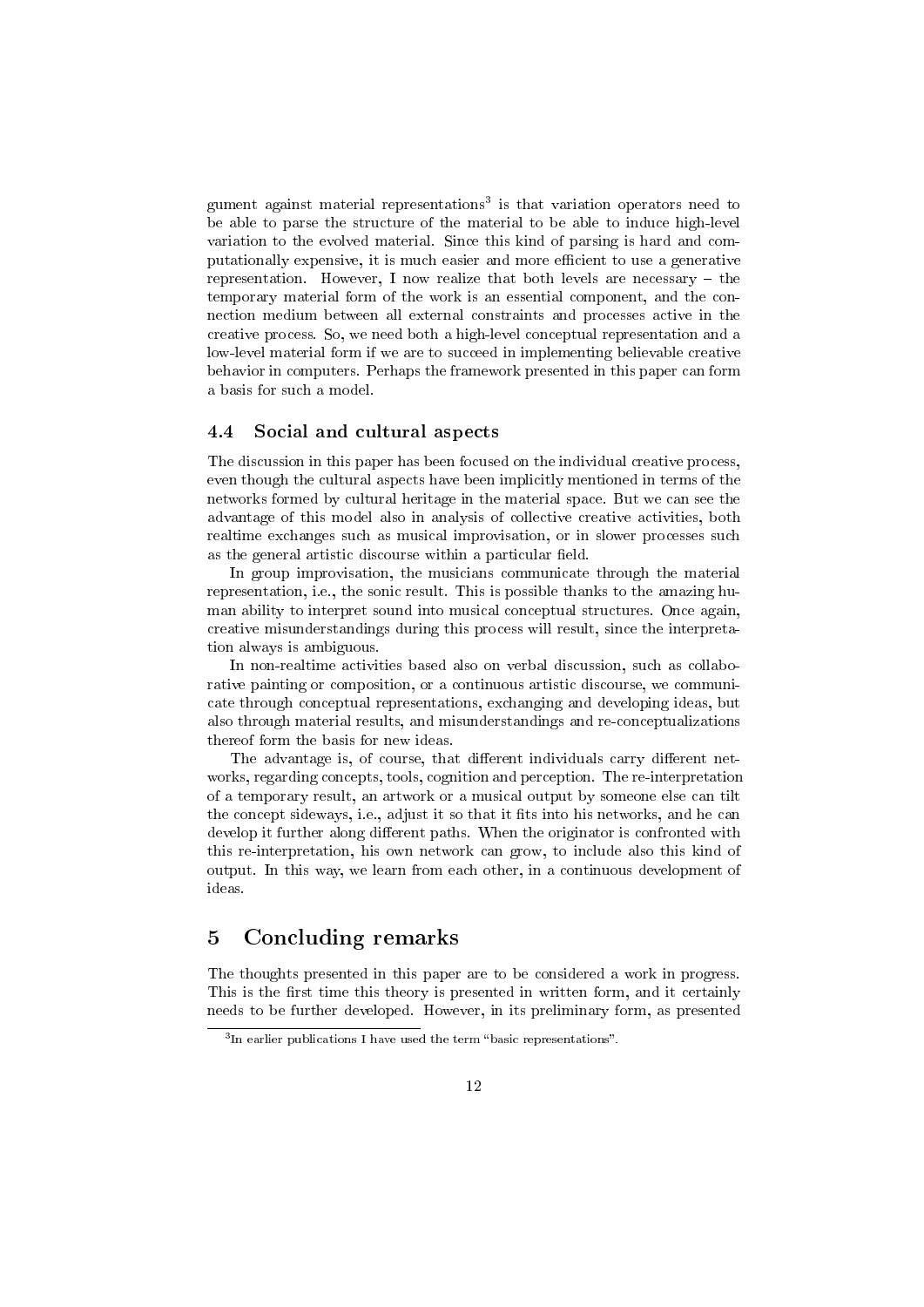here, it already provides a framework for analysis, discussion and possibly emulation of a number of important concepts and phenomena related to creativity:

- of the relationship between the theoretically, the practically and the conceptually possible; between material, tools and ideas.
- *•* of the relationship between the artist and his tools
- of ideas, concepts and generative processes as a guiding mechanism for realization of a work
- of choices, and how we navigate the space of the possible
- *•* of the realization of a work as a non-linear process
- of our cognitive preconditions our ability to structurally interpret material, to create variation, to see connections between different parts of the space of the possible, and to find or design tools that take us there
- of re-conceptualization as an essential part of the iterated process of realizing a work
- of personal style as characteristics of the personal topologies in material space
- of the parallel between creativity and evolution as a link to the creativity of nature

Based on thorough observation of my own creative processes, and experience from artistic teaching, from development of creative tools, autonomous creative systems and from my research into the creative applications of evolutionary algorithms, I am quite convinced that the model is applicable to a wide range of creative processes in various contexts, human or computational. I hope to develop this theory further, and I gladly welcome feedback and constructive criticism.

## References

- [1] Margaret Boden. The Creative Mind: Myths and Mechanisms. 2nd Ed., Routledge, 2004.
- [2] Palle Dahlstedt. Defining spaces of potential art: The significance of representation in computer-aided creativity. In Paper presented at the Description & Creativity Conference, King's College, Cambridge, U.K., 3-5 July 2005, 2005.
- [3] Palle Dahlstedt. Thoughts on creative evolution: A meta-generative approach to composition. Contemporary Music Review, 28:1:43-55, 2009.